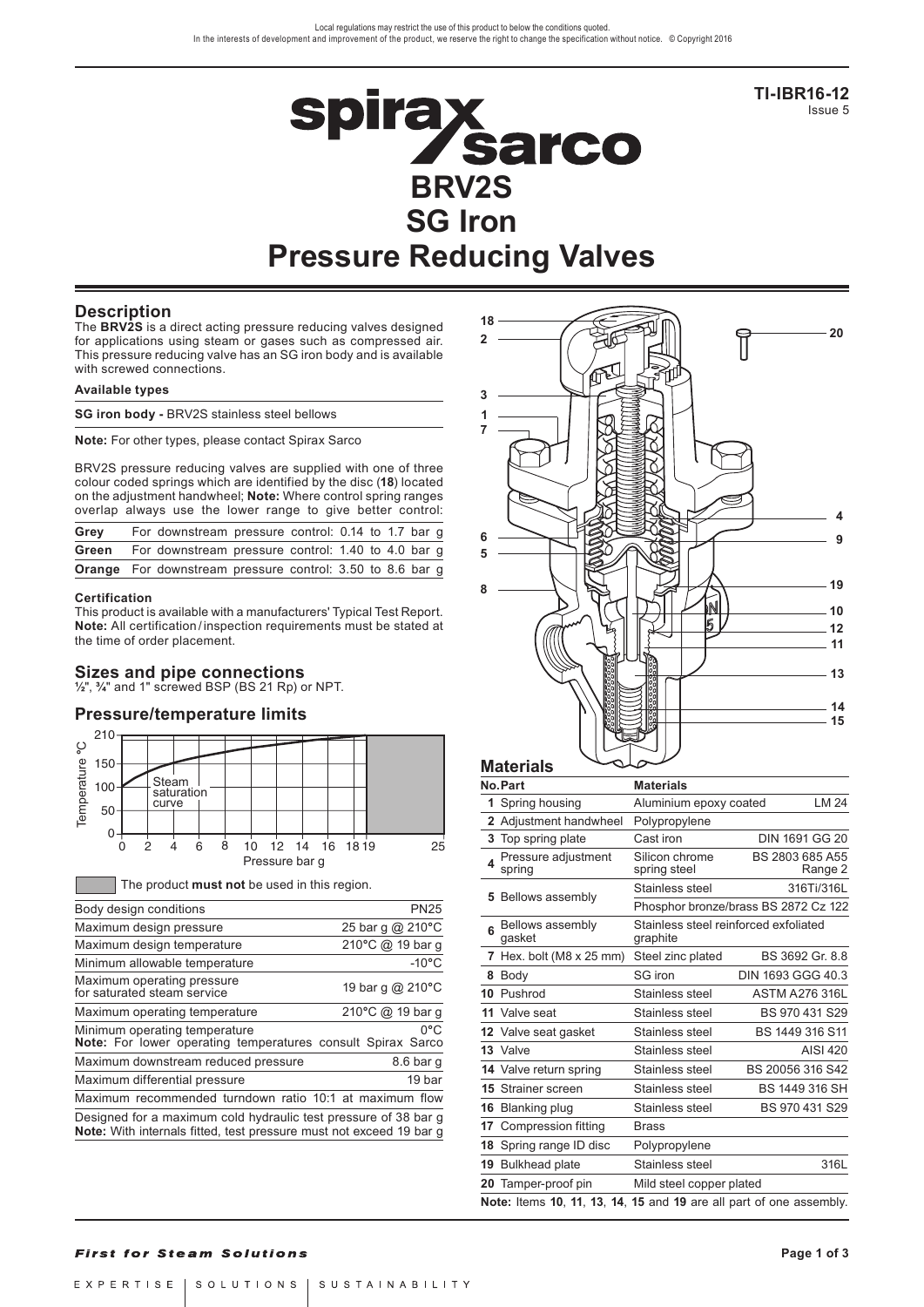# **Capacities for safety valve sizing**

| Full lift capacities for safety valve sizing purposes : | <b>Size</b>                | <b>DN15</b> | <b>DN20</b> | <b>DN25</b> |  |
|---------------------------------------------------------|----------------------------|-------------|-------------|-------------|--|
|                                                         | Kvs                        |             |             |             |  |
| For conversions: $C_V$ (UK) = $K_V$ x 0.963             | $C_V$ (US) = $K_V$ x 1.156 |             |             |             |  |

# **Steam and compressed air capacities**



 $*$  dm<sup>3</sup>/s = I/s, 1 I/s  $\triangle$  2 c.f.m.

# **How to use the chart**

The curved lines labelled 2, 3, 4, 5 etc., represent upstream pressures. Downstream pressures are read along the vertical line on the left hand side of the chart.

### **How to use the chart is best described by an example:-**

Required, a pressure reducing valve to pass 120 kg/h reducing from 8 to 6 bar. From the downstream pressure of 6 bar on the left hand side of the chart extend out horizontally until the line meets the curved 8 bar upstream line. At this point read vertically downwards where it will be seen that a 1/2" BRV2S will be required.